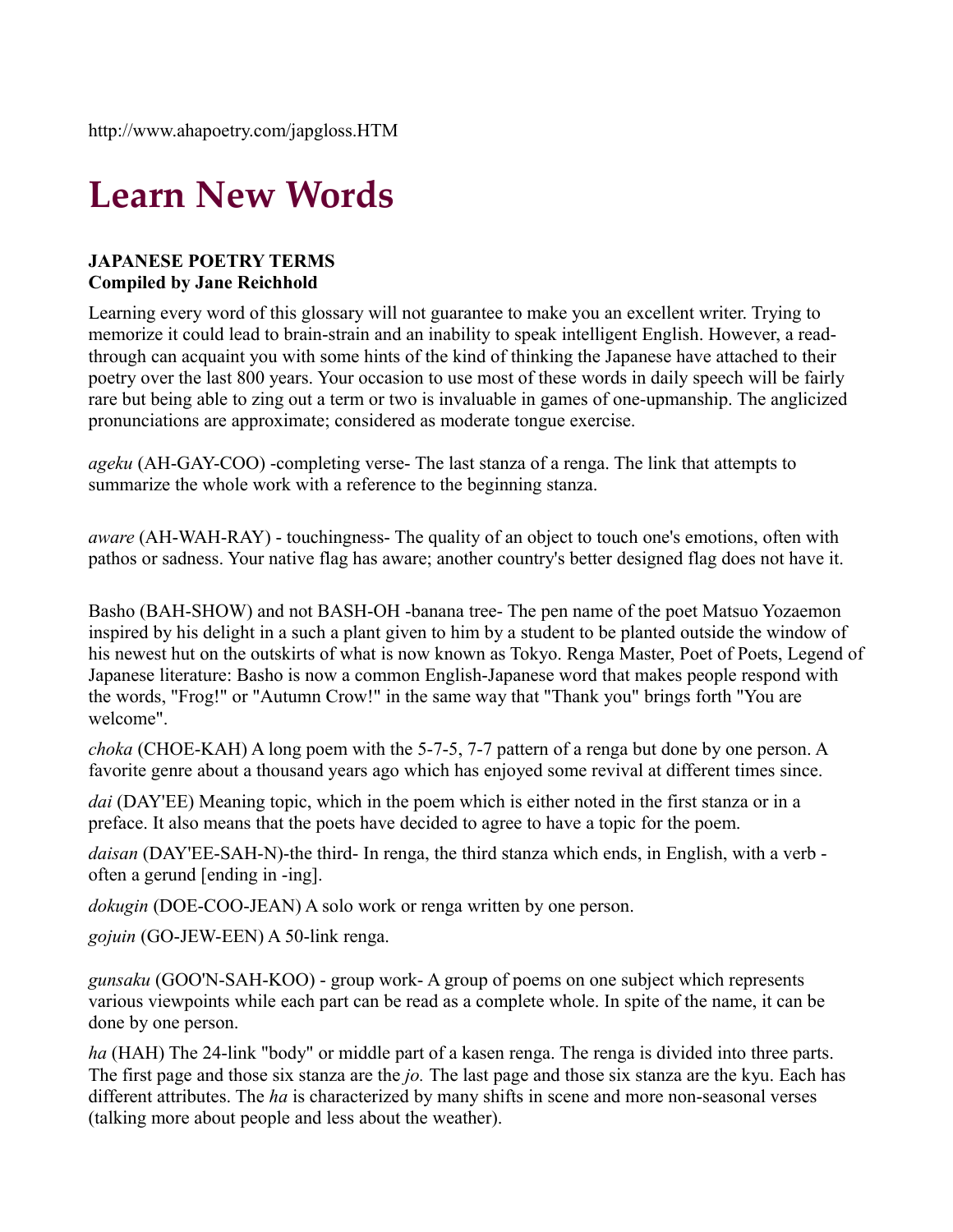*haiga* (HI-GAH)-painting- Brush and ink drawing done to accompany a handwritten haiku or hokku. It is usually a rough sketch, slightly abstract or simplified in style like a cartoon.

*haigon* (HI-GO'N)-haikai words- Words not allowed in serious poetry meaning those words in foreign languages or those too vulgar for polite company. Such expressions used in *haikai* writing are signposts of the genre.

*haijin* (HI-GIN) - haiku or haikai person- A haiku poet or a crippled person. I kid you not.

*haikai* (HI-K'EYE) - humor or joke or unusual- A designation for humorous poems which was later used to substitute for the phrase haikai-no-renga which as become a generic word for any poetry in this vein.

*haikai-no-renga* (HI-K'EYE-NO-RAY'N-GAH) - comic renga- In Basho's time it meant vulgar, earthy renga, full of satire and puns, which was the dominant mode at that time. When Basho spoke of his work, this is what he called it.

*haiku* (HI-COO)-a verse of *haikai*- Thus it originally meant a verse taken from a renga, but in this century, it was coined by Shiki to be synonymous with *hokku*. From this came the idea that haiku had to have the elements of the hokku, a *kigo* and a *kireji,* but most important was the linking of images completely within the three lines without relying on connections with other elements to make a completed thought.

Also it was to be uplifting, edifying, profound, and not fun. Modern poets have reverted back to writing haiku which could have been the stanza from any part of a renga. Also, in Japanese, the singular and plural are the same: the sheep are and the sheep is so there are no haikus or rengas.

*haimi* (HI-ME) A refined quaility in haiku.

*hana no ku* (HAH-NAH-NO-COO) The flower stanza in renga.

*hankasen* (HAHN-KAH-SAY'N) Half of a kasen or an 18-stanza renga.

*hibiki* (HE-BEE-KEY) -echo- Term used when two stanza reflect images closely or relate in the same way.

*hiraku* (HE-RAH-COO) The name for any of the stanza in a renga which have no name -- those other than the *hokku, ageku,* etc.

*hokku* (HOE'K-COO) - starting verse- Name for the first stanza of a renga. As poets jotted down *hokku* against the day when they might be called upon to start a renga without preparation, there came to be collections of only beginning verses. Later, in this century, since Shiki, *hokku* were called haiku, even in Japan.

*honkadori* (HOE'N-KAH-DOE-REE) A stanza that has borrowed (heavily?) from literature or refers to a commonly known incident from past writings or writers. The license to steal.

*hyakuin* (HE-YAH-COO-EEN) - one hundred verse - A term for a renga which was that long. Before Basho shortened the renga to 36 stanza, this was the usual length.

*kaishi* (KAY-EE-SHE) - pocket paper - Small, slim sheets of paper used for writing poems. Implies why one should always have them available and their alternate purpose. Achoo! kaishi!

*kaori* (KAH-OH-REE) - scent or fragrance - A term for the relationship between stanza in which both evoke the same feeling with very different images. Both a puppy lost in the rain and a newly divorced man might have *kaori.*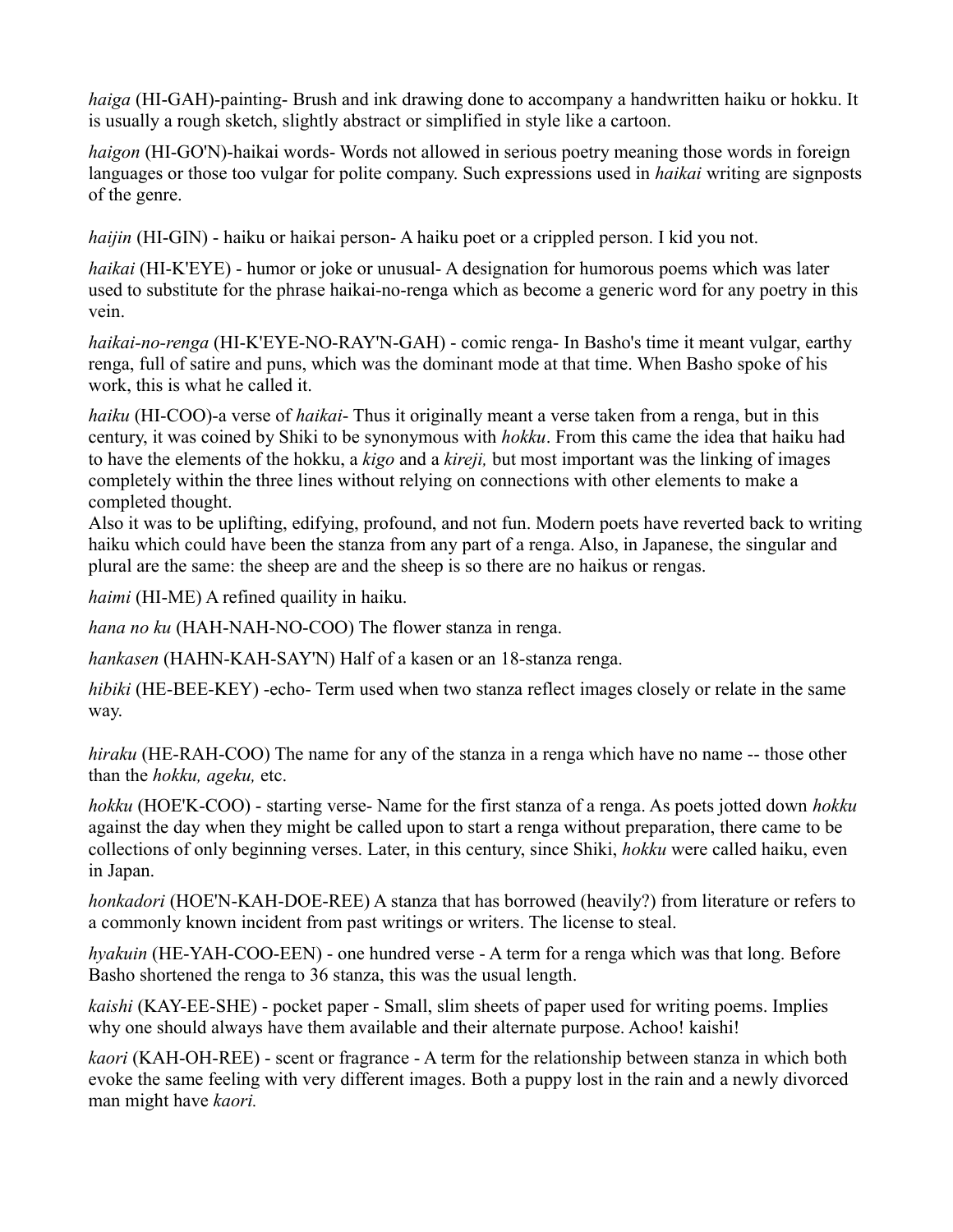*karumi* (KAH-RUE-ME) - lightness - The quality in writing that Basho encouraged, especially in his later years. Here it meant the beauty of ordinary things spoken of in a simple way. This was the end of puns and word play which was so dear to the hearts of renga writers. Kikaku, his most brilliant student, left him at this point, feeling that *karumi* lacked challenge and sparkle. People still argue about the concept three hundred years later.

*kasen* (KAH-SAY'N) - immortal poets - Meaning the 36 immortal poets of Japan until Basho took the phrase and concept to shorten the *hyakuin*. *Kasen* is now a term for the 36-verse renga written in the traditional style with moon and flower verses.

*kidai* (KEY-DAY'EE) - season topic - A condition that designates a season by agreement among poets which makes the full moon a sign of autumn. As this path is full of potholes and debates, there are dictionaries called *saijiki* which are devoted to the sport and explain little with many words.

*kigo* (KEY-GO)-seasonal word- Nouns which imply the season because they have been traditionally associated with certain times of the year in Japanese literature and/or real life. There are winter bird and summer plants, spring activities and winter skies, fall trees and summer holidays and the list goes on and on. Is a red balloon an indication of summer or fall? Look it up.

*kyoka* (QUE'YOE-KAH) - a mad poem - The tone and feel of a limerick written in tanka form and just as bawdy. Often the subject is about poets or the writing of poems which makes fun of both.

*ku* (COO)-verse- Terse or worse.

*kuzari* (COO-ZAH-REE) - suspension - The lapse of a number of stanza between the use of certain words. For example, there should be eight stanza between the use of "dream". And "insects" should be used only once in 100 verses. By the way, the word 'woman' was not allowed to be included in a renga in the 15th century.

*iisute* (EE-SUE-TAY) A short sequence with an irregular number of stanza or a renga which has ended in the middle because your partner has left town and no forwarding address.

*jo* (JOE) The beginning six stanza of a renga which are characterized by a calm preparatory stanza using many season words. Someone has compared a renga to a social evening. The *jo* is like the first half hour when everyone is politely getting acquainted, still talking of the situation that has brought them together -- the weather, the host's house, furnishings, the food, how lovely everyone looks. The *ha* or 24-link body is the conversation over dinner when the wine has soaked in. The *kyu* are those disconnected phrases one hears while saying good-bye, thanks, and don't forget and remember when.

*maeku* (MAH'EE-COO) - previous verse - The preceding stanza. The one to which another author is expected to add a verse.

*maekuzuki* (MAH'EE-COO-ZOO-KEY) - joining to the previous verse- A game resulting from renga writing in which one person, usually a poet, writes a maeku and someone (or each member of a group) responds with a *tsukeku*. It can be a contest with the poet then choosing a winner. A *maeku* plus a *tsukeku* is a tan renga, the shortest possible kind. The *maekuzuki* is a sadly neglected practice at the moment, but still it has great possibilities for the enjoyment of linkage on a competitive basis. You can investigate the form and try it out at [Maekuzuki.](http://www.ahapoetry.com/MAEKHMPG.HTM)

*mankuawase* (MAH'N-COO-AH-WAH-SAY) - collected verses - An anthology of the winning *tsukeku* (verses) written in a *maekuzuki*.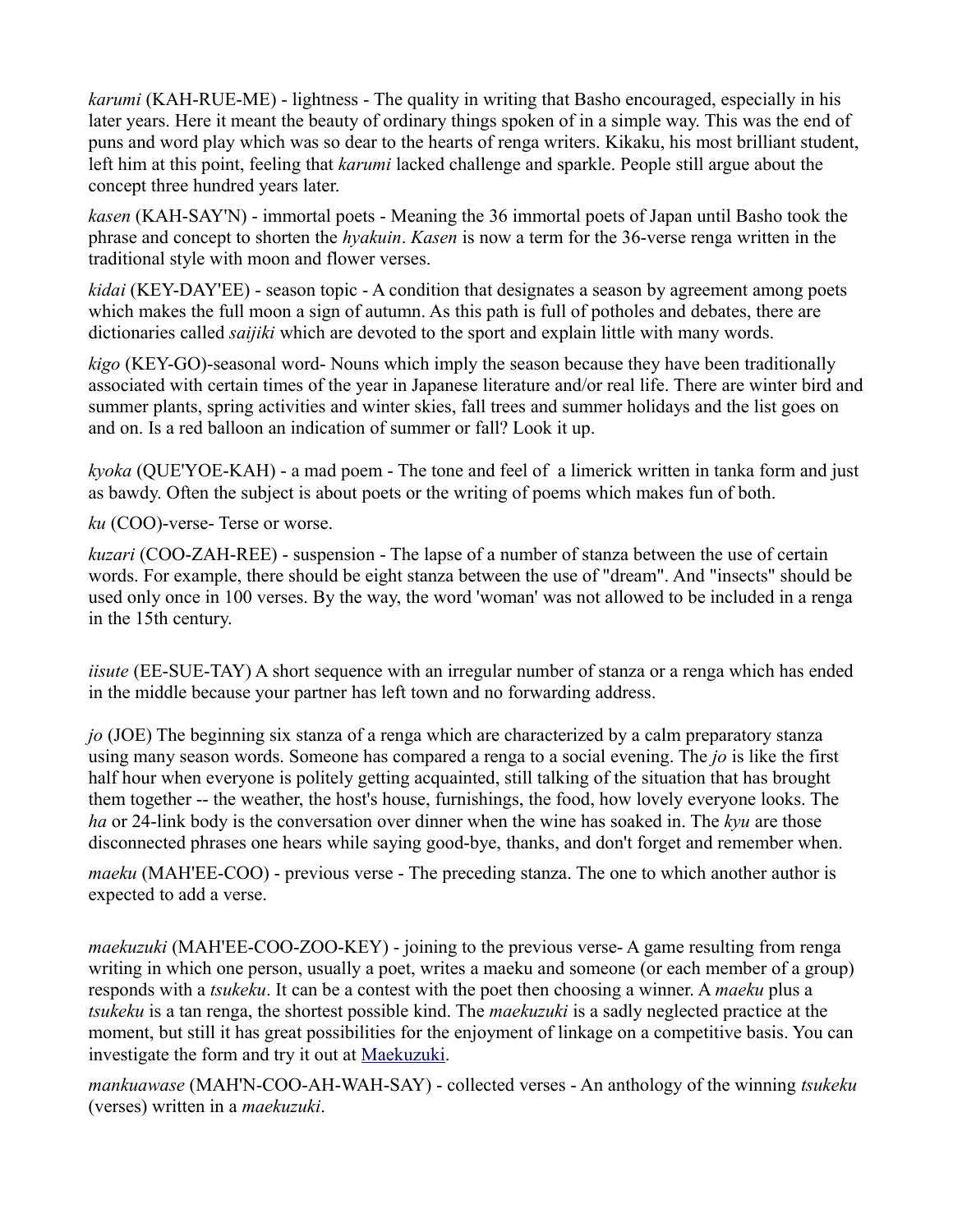*mushin* (MOO-SHE'N)-without heart- As used in renga it means the use of images without classical beauty. The opposite is *ushin*. Torn black lace tights, neon green sculpture nails and a mouthful of "rad" and "max" has *mushin*. The naked country lass surprised while washing her hair in a cold mountain stream has *ushin*.

onji (OH'N-GEE)- sound symbol - An archaic Japanese word American haiku writers were misinformed about. For years we used the word which no one in Japan recognized! We have learned our lesson and now refer to the things the Japanese count on their fingers when writing poetry simply as 'sound units' because the word they use is *on* which is simply too confusing with English.

*oriku* (OH-REE-COO) Acrostic renga. Here is something almost no one has explored in English except John Cage. Not joking.

*renga* (RAY'N-GAH) - linked elegance- The Japanese poetry form in which three-line stanza of 5-7-5 *on* are linked to a two- line 7-7 *on,* usually written by two or more persons. Renga baffle Westerners because as a poetry form it lacks a narrative, actual time sequence, and doesn't seem to be doing anything except jumping all over the place. The secret is the linking between images within a stanza and in the empty places between the stanza. Once you learn to appreciate this you can be made to believe anything.

*rengaawase* (RAY'N-GAH-AH-WAH-SAY) A renga contest.

*renku* (RAY'N-COO) - *ren* = linked *ku* = verse - A term invented in the 1740s in Japan to cause confusion and the disrupt the lineage of renga from its historical beginning. Some Americans mistakenly use the term in place of renga, which is what Basho called his work. Renku can also mean inferior renga-type poems written in Japanese since Basho's death. The English term "linked verse" however, means an experimental or modern renga-influenced work usually written by poets.

*rensaku* (RAY'N-SAH-COO)-linked work- A sequence of haiku or tanka wherein each stanza is dependent upon the previous one for meaning.

*ryogin* (RE-YOE-JEAN) A renga written by two authors.

*sabi* (SAH-BEE)-aged/loneliness- A quality of images used in poetry that expresses something aged or weathered with a hint of sadness because of being abandoned. A split-rail fence sagging with overgrown vines has *sabi*; a freshly painted picket fence does not.

*sangin* (SAH'N-JEAN) A renga written by three authors.

*sedoka* (SAY-DOE-KAH) An old verse form used in the 7th century consisting of matching stanza, using a question and answer method to reveal riddles. Considered the forerunner of renga.

*senku* (SAY'N-COO) A 1,000 link renga. In practice, it is composed of ten *hyakuin* or hundred-link renga in one poem. The only one I know of in modern times was conducted by Heinz Kurz in Germany in the 1980s.

*senryu* (SEN-YOU-RUE) - river willow - The pen name of the most famous poet who conducted maekuzuki (linking contests) has been given to this genre in his dubious honor. Because *haiku* and *senryu* are written much alike, often on the same subjects and usually by the same authors, great controversies have ensued over which is what. For a time, in America, senryu were considered to be faulty haiku. Actually, if one must differentiate, the senryu form is satiric, concerned with poking fun at human behavior as opposed to the profound, sublime world of nature where haiku shine. In Japan the distinction is easier to find because all of their haiku contain a season word - *kigo* and senryu do not. Haiku are published with the author's name and *senryu* are not - which tells you much about the esteem of senryu.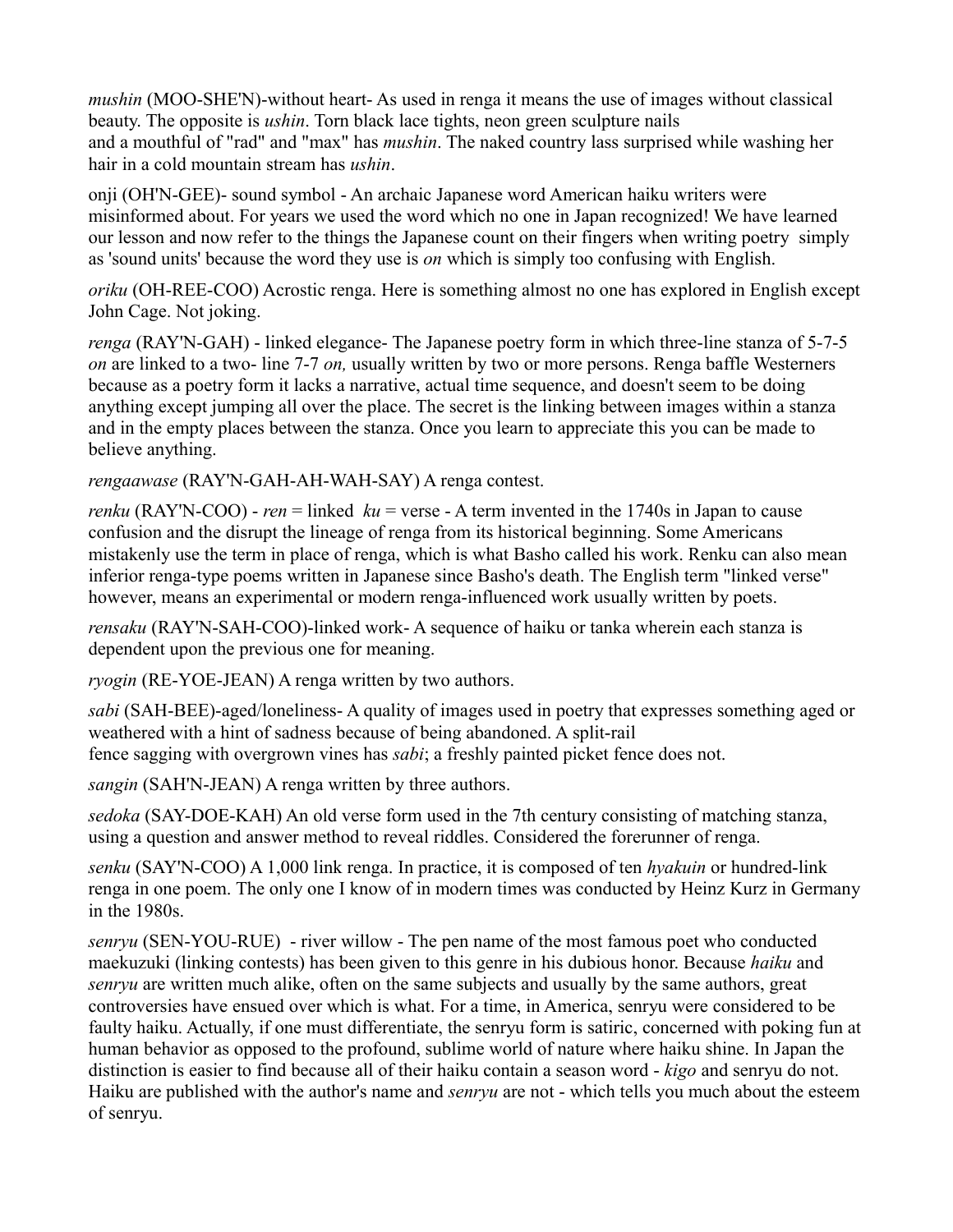*shibumi* (SHE-BOO-ME) 1) A favorite flavor of ice cream 2) An acrobatic feat accomplished while dancing backwards on roller skates 3) A description of poetry typifying subdued, classical, or astringent images. Cracked whole wheat flour muffins without oil, eggs, preservatives, additives or coloring as compared to oven-ready frozen croissants.

*shinku* (SHE'N-COO) - closely related - Two stanza that are related by images that fit closely together. As opposed to *soku.*

*shiori* (SHE-OH-REE) - bent/withered - A delicate, pathetic quality for an image. Not often talked about. The term can be of use in describing a partner's link.

*Shomon* (SHOW-MOAN) The name of Basho's school of renga which was located where he was no matter where he was. His competitor was the Danrin school. Basho's teaching is considered to emphasize the profound, reverent way of relating to the world while still having humor and certain oddities.

*soku* (SO-COO) - distantly related verse - Two links in which made you wonder if the authors were working on the same renga.

*sono mama* (SO-NO MA-MA) 1)The world's best renga writer, assuming she is a woman 2) as it is - To present an image without flourishes or embellishment.

*tanka* (TAH'N-KAH)-short poem- Consisting of 31 sound units in five phrases of 5-7-5-7-7, this lyrical form has existed since earliest recorded Japanese literature. Along the way it has also been called *uta* or *waka*. In many ways it is like the first two stanza of a renga or is a tan renga written by one person. For writers who find haiku too plain and lacking in emotion, the tanka is a great way to express feelings and let your love live. The trick is to not sound sentimental and this is usually done by anchoring the thought in the reality of the natural world.

*tan renga* (TAH'N-RAY'N-GAH) -short linked elegance- A renga consisting of only two linked stanza of 5-7-5 and 7-7, but written by two people.

*tsukeai* (T'SUE-KAY-AH-EE) - joining together - Linking of verses or linked verses or a renga or a sequence.

*tsukeku* (T'SUE-KAY-COO)- linked verse - The second stanza or the one which is linked.

*tsuki no ku* (T'SUE-KAY-NO-COO) Moon stanza. In the kasen renga this feature occurs at links #5, #14, #27 - if everyone is paying attention. It is snazzy to shift this link forward by one stanza when writing of an 'early' moon or the opposite if someone realizes the moon is missing..

*ushin* (UU-SHE'N) - with heart - See *mushin.*

*utsuri* (UU-T'SUE-REE) -reflection- The relationship between renga stanza where there is a sense of movement or transference.

*wabi* (WAH-BEE) - poverty - Beauty judged to be the result of living simply. Frayed and faded Levis have the *wabi* that bleached designer jeans can never achieve.

*waka* (WAH-KAH) Five-line poem also called tanka, *uta*, and other things when the lines won't link properly.

*wakiku* (WAH-KAH-COO) - side verse - The official name for the second link in a renga.

*yongin* (YOE-JEAN) A four-partner renga.

*yoyoshi* (YOE-YOE-SHE) A 44-stanza renga.